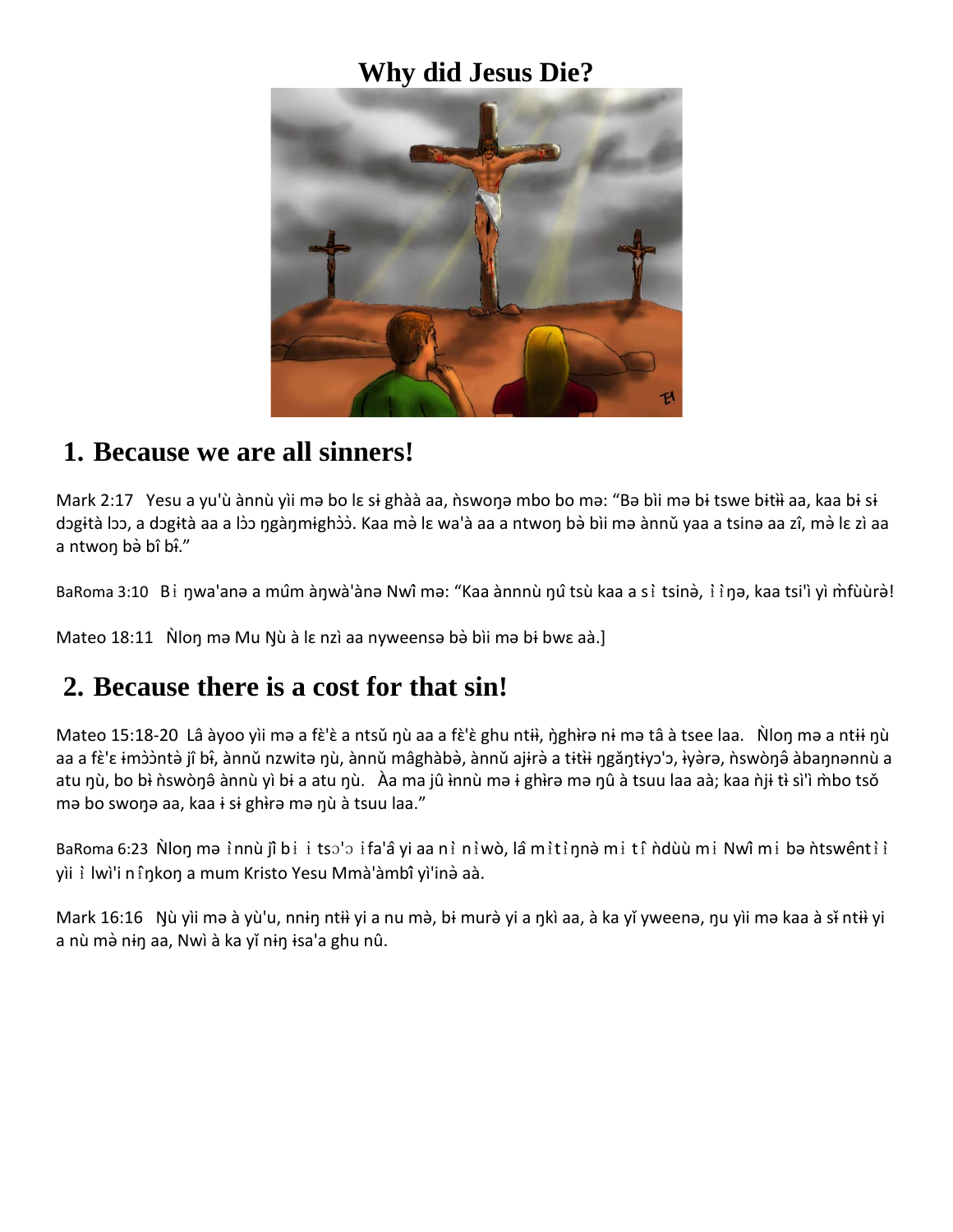

**There is a cost for sin!**

# **3. Because Jesus died and paid for our sins on the cross!**

Mateo 1:21 À ka jwe mûmbânnə̀ tâ ò tswe ikûm yi ni Yesu n\lon mə à ka yǐ yweensə bə̂ bi n<del>î</del> ibî waa."

BaRoma 5:8 Lâ Nwìŋgɔ̀ŋ a di ˈɨ ajàŋ yìi mə yu naŋsə kɔ̀ŋə̀ yi'inə̀ aa laà: nòò wa yìi mə bì'inə̀ lɛ mburə a ni ŋ̀gǎŋghɨ̀rə ɨnnù jîbɨ aa, Kristo a kwo a atu bì'inə̀.

John 3:16 Nloŋ mə Nwìŋgɔ̀ŋ à lɛ ŋkɔ̌ŋ mbi si'i si'i, m̀fa njoŋ Mû yì yî̂ mɔ'ɔtə, mə ŋù ntsɨ̀m yìi mə à niǐŋ ntɨɨ̀ yi ghu nu aa, tâ à yi ntsee lǒ kwo, lâ m̀baŋnə ntswe ni ntswênti i yii mə i lwi'i ni n͡ŋkoŋ aà.

Mateo 18:11 Non mə Mu Nù à lɛ nzì aa nyweensə bə̀ bìi mə bi bwɛ aà.]

# **4. Salvation is a free gift, not by good works. You must take God's word for it, and trust Jesus alone!**

<u>if</u>à'à 4:12 Kaa nù tsù kaa si ghu tswe mə mbə bi tsyâ ghu njim n`yweenə n`tsyastə Yesu Kristo, nlon mə kaa �kùm yî ̀ tsu kaa ɨ s�̀fàa atu nsyɛ tswə̂a tɨt�ɨ̀ bə̂mə Nwì à fa mə mbə ɨ tse yweensə yi'inə̀."

BaEfeso 2:8-9 Ñloŋ mə Nwì a yweensə ghuu nloŋ aa ɨbɔ̀ŋ yi, ǹtsya a njɨm àbìintiɨ, kaa à sɨ̃ ŋghɨrə̂ yùù bə̂, àa mitinnə mi Nwî. Kaa à si bə aa nlon ifà'à yî tsu bə̂, m̀bi<sup>l</sup>i nุù tsù à lô ǹka n̩kwɛɛ ntii yi.

Titus 3:5 à lɛ nyweensə yi'inə̀. Kaa à lɛ n̩wa'à yi'inə̀ yweensə aa nlon ɨnnù jî tsìnə̀ jî tsu jìi mə bì'inə̀ lɛ ghɨrə̀ aa bâ. À lɛ nyweensə yì'inə̀ nloŋ aa bâ ὴko milin̥nə̀ yì, ǹsi'i yi'inə̀, ŋkwatə njwe yi'inə̀, mfa ntswêntii yî m̀fii a mbo bì'inà ntsya aa a njima Àzwì yî Làà mansa

# **5. We must put our faith and trust in Christ alone!**

Mark 9:23 Yesu a swoŋ ghu mbo mə, "Ò swǒŋ bə mə, 'Mbə ò zî ŋ̀ghirə̂ ànnû tsu!' Kaa m̀bə̂ ànnù yî tsu a wa'à nû yìi mə à nin ntii yi a nu Nwì aa tsyà bâ."